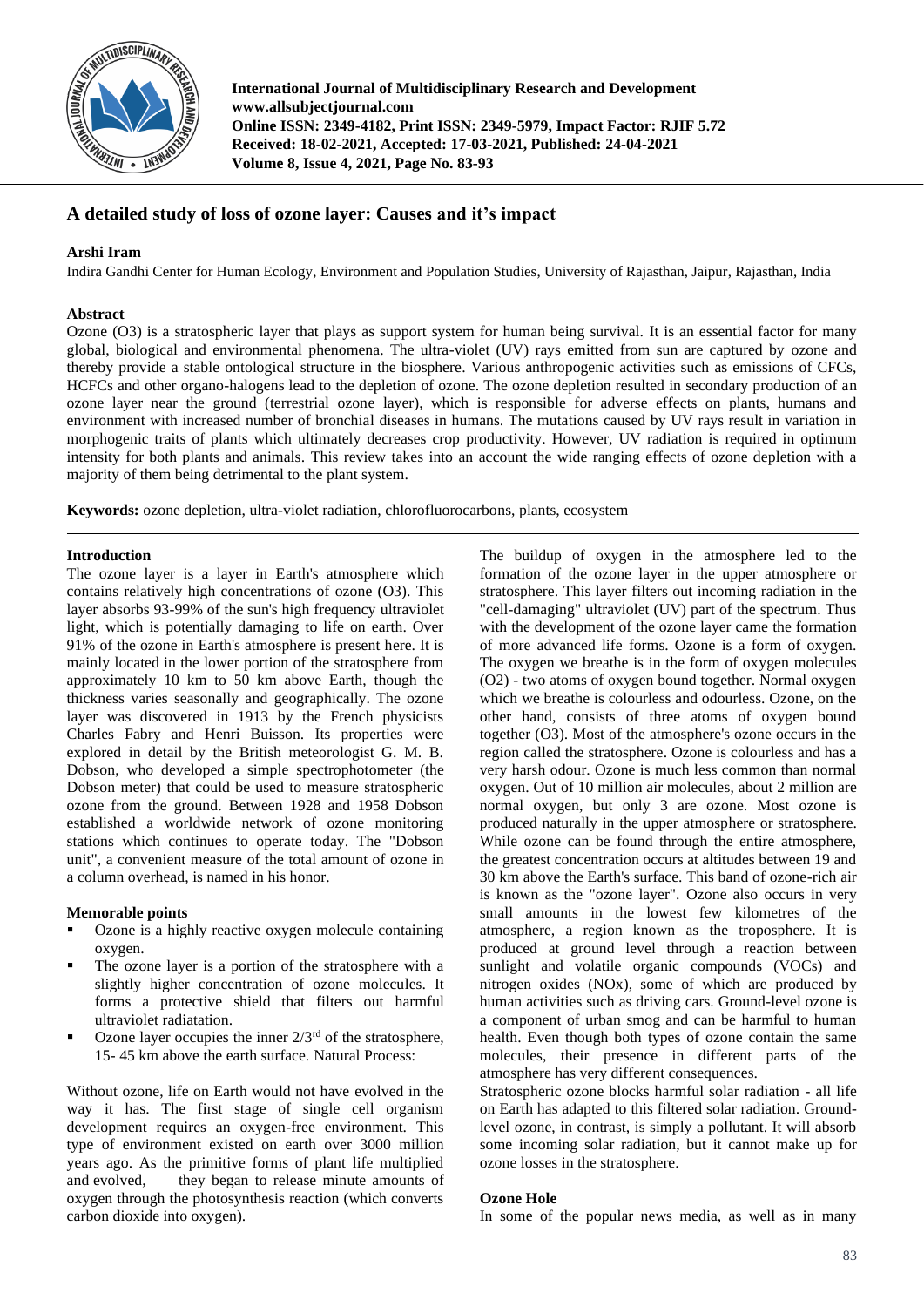books, the term "ozone hole" has and often still is used far too loosely. Frequently, the term is employed to describe any episode of ozone depletion, no matter how minor. Unfortunately, this sloppy language trivializes the problem and blurs the important scientific distinction between the massive ozone losses in Polar Regions and the much smaller, but nonetheless significant, ozone losses in other parts of the world. Technically, the term "ozone hole" should be applied to regions where stratospheric ozone depletion is so severe that levels fall below 200 Dobson Units (D.U.), the traditional measure of stratospheric ozone. Normal ozone concentration is about 300 to 350 D.U. Such ozone loss now occurs every springtime above Antarctica, and to a lesser extent the Arctic, where special meteorological conditions and very low air temperatures accelerate and enhance the destruction of ozone loss by man-made ozone depleting chemicals (ODCs).

## **The Ozone Hole 2009**

Situation at 2009 November the 2009 ozone hole is now waning, with much of the continent experiencing a stratospheric spring warming. The residual vortex is over the Weddell Sea and Antarctic Peninsula and here minimum

values are around 160 DU and depletion exceeds 50%. Ozone values outside the polar vortex have dropped to near 400 DU, and inside the vortex ozone values are increasing as the atmosphere warms  $^{[7]}$ . The temperature of the ozone layer over Antarctica is now rising, though a small area is still cold enough for polar stratospheric clouds (PSCs) to exist. During the early winter, the polar vortex was often rather more elliptical than it was in 2008, and this lead to some early depletion in circumpolar regions as stratospheric clouds became exposed to sunlight. It reverted to a more circular circulation as winter progressed and this led to another relatively slow start to the growth of the ozone hole (as measured by NASA/SBUV2), with the "hole" not beginning until mid-August. The vortex became more elliptical again in late August, with South Georgia being affected by the fringes of the ozone hole between September 2 and 6. The hole grew to reach an area of around 24 million square kilometers by mid-September, but had declined to 12 million square kilometres by mid-November. It is now a little larger than the average for the past decade. The tip of South America and South Georgia were affected by the fringes of the ozone hole from September 24 to September 30 and again from October 3 to October 7.





## **Stratospheric Ozone Depletion-**

When ultraviolet radiation strikes ozone molecules, it causes them to split:

 $UV + O_3 \rightarrow O + O_2$ 

The products, however quickly reunite, re- forming ozone and giving off heat

 $O + O_2 \rightarrow O_3 + heat$ 

Thus, the ozone layer is a renewable form of protection that convert harmful UV radiation into heat.

## **Key Concepts**

The ozone layer is a portion of the stratosphere with a slightly higher concentration of ozone molecule. It forms a protective shield that filters out harmful ultraviolet radiation.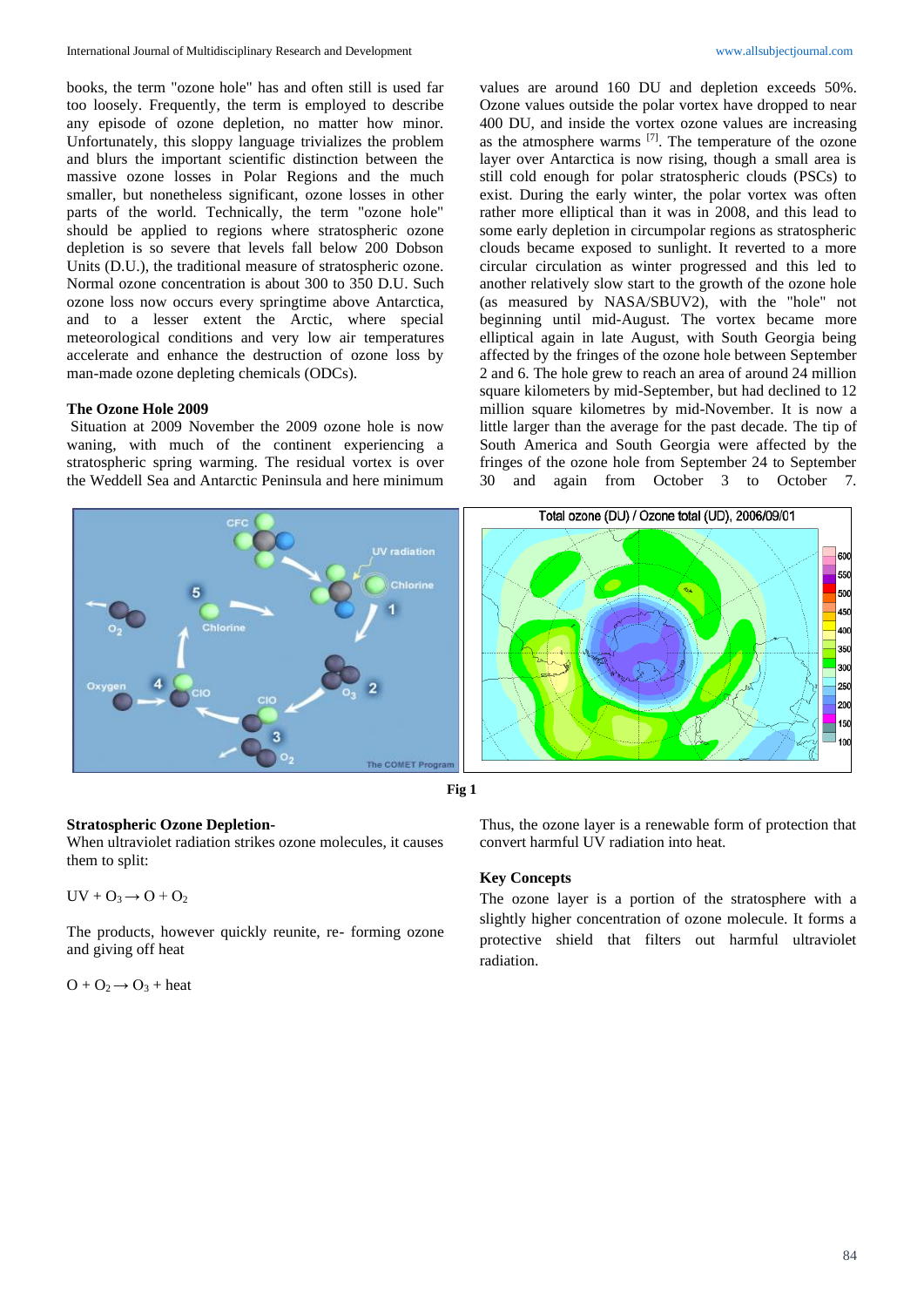



### **The Antarctic Ozone Depletion**

Every spring, up to 95% of stratospheric ozone is destroyed at a height of  $12 - 24$  km above the earth' surface – the heart of polar ozone layer. There is strong scientific evidence that man- made chlorine and bromine compounds are to blame for these losses.

The seeds of ozone destruction above Antarctic are sown in the winter when a vortex of extremely cold air blows around

the pole. No sunlight enters the vortex in the Antarctic winter night and no air form warmer latitudes moves into the vortex. The extreme cold primes the vortex for ozone destruction by allowing clouds of nitric acid add water ice to form in the lower polar stratosphere.

Reactions between particles in these polar stratospheric clouds and stable chlorine and bromine compounds play a major role in large- scale ozone depletion above Antarctic.





### **Mid Latitude Ozone layer Depletion**

In mid- December 1987, the deepest Antarctic ozone hole in stratospheric ozone above southern Australia and New Zealand which lasted for the rest of the month. It is expected that mid- latitude ozone depletions will be as large during the 1990s as they were during the 1980s reaching six% in summer and about 10% in winter by the year 2000. Sulphuric acid particles may also trigger reactions causing rapid destruction of stratospheric ozone. This could be particularly important after a volcanic eruption.

## **Arctic Ozone layer Depletion-**

In northern mid- latitudes, the ozone layer in the 38- 43 km slice of stratosphere thinned by 5- 13% between 1979 and 1986. Arctic ozone hole will form, through it is unlikely to be as deep or long lived as its Antarctic counterpart. Polar

stratospheric clouds have been sighted in the Arctic, although there are 10-100 times more of them above Antarctica. Above the Arctic, the vortex wanders over lower latitudes as well, allowing warmer air to raise temperature within the vortex.

Observations of Arctic stratosphere chemistry show changes similar to those observed in Antarctic and indicate greater efficiency at destroying ozone than previously realized concentration of chlorine monoxide. 3-6 times greater than photochemical models predicted for that latitude and time of year.

While ozone depletion over Antarctica happens over largely unpopulated regions, a depleted ozone layer above the Arctic could seriously affect the populations of Europe, Canada, Greenland and Siberia.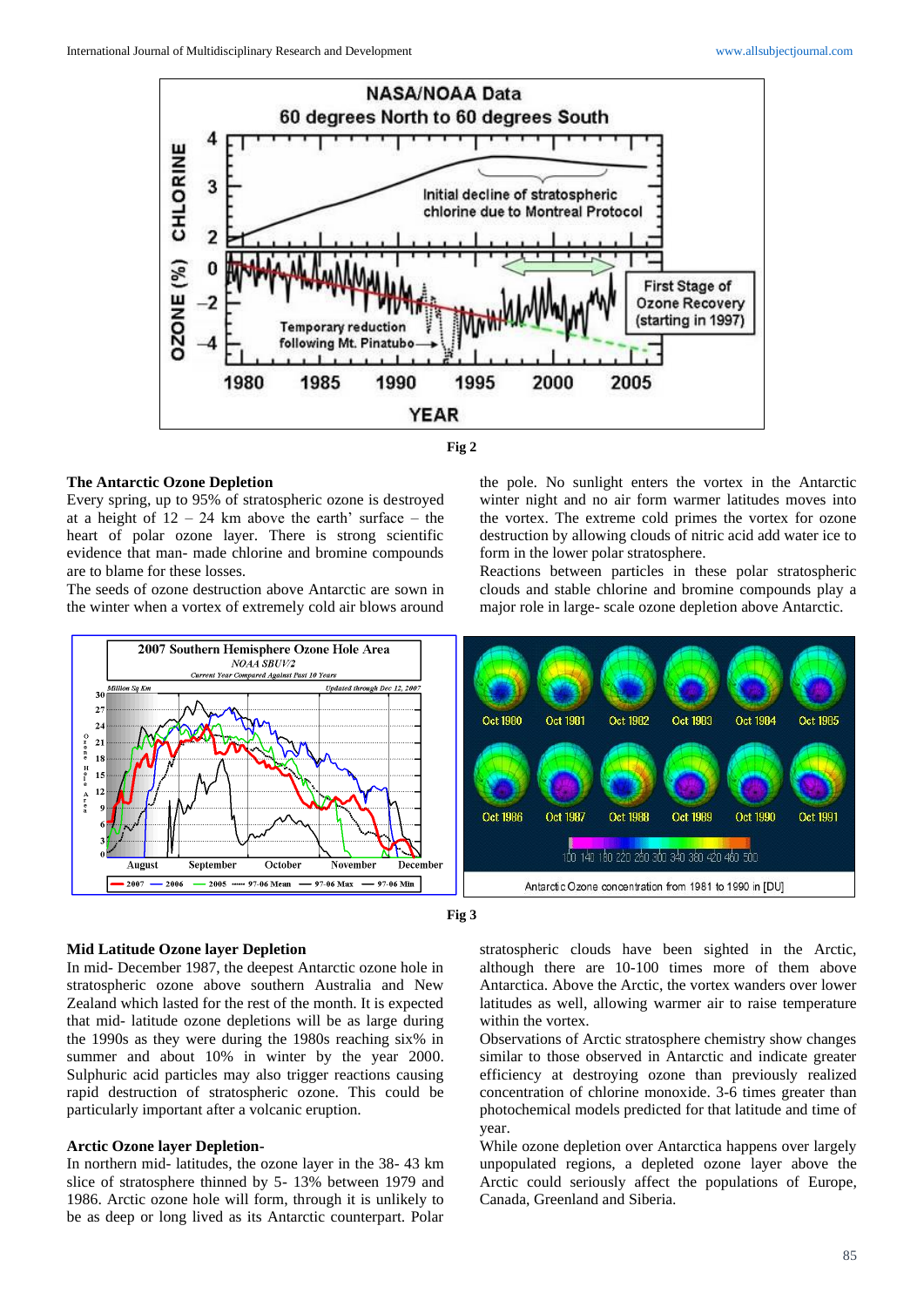### **Ozone Depletion: The History of a Scientific Discovery**

In 1974 the chemists Rowland and Molina announced that CFCs, previously considered safe, could react with and remove ozone molecule from the stratosphere. Their initial projections indicated that CFCs could eventually destroy 20- 30% of ozone layer. Their work on CFCs and ozone depletion eventually won Nobel prize.

In May 1985, for example, British scientist reported a large decrease in the ozone layer above Antarctica. In 1986 and 1987, intense study of ozone hole strongly suggested that it was caused in large part by CFCs. In 1988, researchers discovered that a similar hole was forming over the Arctic. In March of 1998, atmospheric scientist published a report claiming that ozone concentration had declined 1.7 to 3% over the northern hemisphere since 1969.

### **Key Concept**

Studies of the ozone layer show substantial declines over the globe, with the highest level of depletion in southern hemisphere and Antarctica.

### **Ozone depletion over India**

With so much worry about the rapid ozone depletion taking place in various parts of the earth, Indian scientists are closely monitoring the ozone layer over India for possible depletion trends. Opinions are many and varied. According to S K Srivastava, head of the National Ozone Centre in New Delhi, there is no trend to show total ozone depletion over India. V.Thaphyal and S M Kulshresta of the Indian Meteorological Department also point out that for the period 1956 to 1986 "ozone measurements exhibit year to year variability, but do not show any increasing or decreasing trend over India." However, former director of the National Ozone Centre, K Chatterji, now with Development Alternatives, warns that there is no case for complacency. He asserts that his calculations exhibit an ozone depletion trend in the upper, layers of the stratosphere over New Delhi and Pune from 1980 to 1983 in the month of October when the Antarctic ozone hole is at its maximum. Since India already receives high doses of ultraviolet (UV-B) radiation, and is at the threshold go to speak, effects of ozone layer depletion could he far more disastrous in India. A P Mitra, former director general of the Council of Scientific and Industrial Research, clarifies that while there is no trend in the total ozone value, there is some evidence of ozone depletion at higher altitudes - at about 30 to 40 km - even over the tropics. He argues, however, that there is insufficient data and that the depletion may be due to solar cycles and other natural phenomena. However, the effects of CFCs and belong cannot be ruled out. Total column ozone data has been recorded over India for a long time. A network of stations using Dobson spectrophotometers to mea- sure total ozone, some six times a day, covers Srinagar, New Delhi, Varanasi, Ahmedabad, Pone and Kodaikanal. Ozone profiles are also regularly recorded using balloons. Ozone levels are the lowest during November and December and the highest in summer. Across the country, variations do exist. In Kodaikanal, the total ozone is 240 to 280 Dobson units (DU), in New Delhi 270 to 320 DU and in Srinagar 290 to 360 DU. One Dobson unit is the equivalent of 0.01 mm of compressed gas at a pressure of 760 rare mercury and 0°C.B N Srivastava of the National Physical Laboratory, who been working on incident UV- radiation levels, says that during summer, at

noon, the UV-B radiation with a wavelength of 290 nanometer (nm) is equivalent to levels attained in the Antarctica during the ozone hole period. He warns that even a slight depletion of the ozone layer over India may lead to large percentage changes in UV-B radiation over the country. According to eminent skin specialists in New Delhi, the incidence of skin cancer in India is low, but they admit that the surveys conducted to identify any trends are inadequate. Controlled studies to observe the effects of changing UV- B radiation concentrations on crops are on, they said. However no field surveys have been done in the country as yet.

### **Causes of Stratospheric Ozone Depletion**

Nitric oxide, chlorine atom and hydroxyl ions, chlorine atoms and hydroxyl ions are well known fact that the atmospheric ozone immediately covering the surface of the atmospheric ozone immediately covering the surface of the planet there is a rise in temperatures. In between two zones lies a narrow region called the troposphere, which has almost uniform temperature. However, some exchange does occur between the two. In addition to these prospectivness, many kinds of pollutants are injected straight into the stratosphere by man made agencies or activities, and natural events.

## **A. Anthropogenic**

## **1. Use of nitrogenous fertilizers in excess**

Nitrogenous oxides are produced by the microbial action on nitrogenous fertilizer and this readily escape into the atmosphere .it is estimated that tropospheric load of nitrous oxide is  $1.7 \times 10^{18}$  gms whereas stratospheric content is about 8.0 x  $10^{15}$ gms.sun convert the nitrous oxide to nitric oxide which is an important ozone destroying constituent of the stratosphere.

### **2. Combustion of fossil fuel**

Huge quantity of oxides of carbon nitrogen and sulphur hydrocarbons and fine particulate material is introduced daily into the troposphere some portion of which goes high enough to reach the stratosphere. Methane is one of the most important constituents which reach high enough to pollute the stratosphere.

### **3. Use of chloroflurocarbons in excess**

Chloroflourocarbons sare inert highly stable colourless odourless chemicals which can be easily liquefied these gases under the influence of high energy radiatations break up to yield chlorine atom.



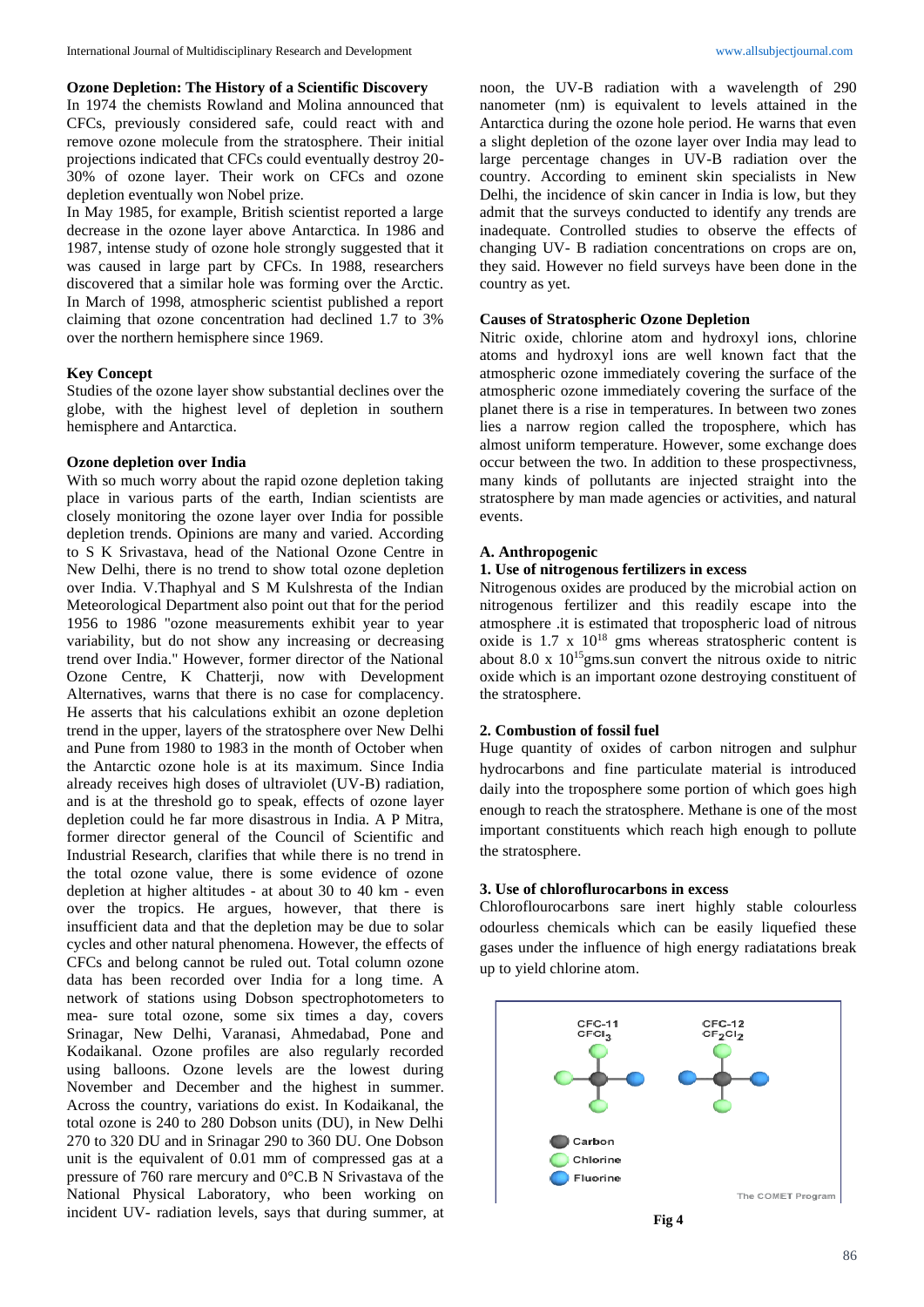## **4. Use of Supersonic Transports, Rockets and Space Shutters**

The jet engines of the supersonic aircraft flying at high altitudes release nitrogen oxide (NOx) which catalytical destroys ozone molecules.

## **5. Conduction of Nuclear Tests**

Surface nuclear explosions produce huge quantities of various gases, dust, soot and debris with enormous force which carries much of material straight into the stratosphere. Much of thismaterials damages the ozone layer.

## **B. Natural Sources of Pollutants**

### **1. Volcanic Eruptions**

There are several records of volcanic eruptions since 1500 A.D. Krakota in 1882 and a more recent one of almost equal magnitude was that of Mt. Agurg in 1963. Elchihon in Mexico, Mount Pinatubo in Philippines are quite recent examples of addition of enormous quantities of waste gases and other pollutants. Rogelio Madura (1992) has reported that Mt. Erebus on Antarctica alone ejects about 1000 tons of chlorine a day

## **2. Solar Flares**

Scientists have observed occurrence of violent eruptions from the sun. This occurrence of solar flares on August 4, 1972 alone has been estimated to have caused about 1396 reduction in of ozone content.

## **Cosmic ray theory for ozone hole**

University of Waterloo scientist says that an observed cyclic hole in the ozone layer provides proof of a new ozone depletion theory involving cosmic rays, a theory outlined in his new study, just published in Physical Review Letters. Qing-Bin Lu, a professor of physics and astronomy and an ozone depletion expert, said it was generally accepted for more than two decades that the Earth's ozone layer is depleted by chlorine atoms produced by the sun's ultraviolet light-induced destruction of chlorofluorocarbons (CFCs) in the atmosphere. But mounting evidence supports a new theory that says cosmic rays, rather than the sun's UV light, play the dominant role in breaking down ozone-depleting molecules and then ozone. Cosmic rays are energy particles originating in space. Ozone is a gas mostly concentrated in the ozone layer, a region located in the stratosphere several miles above the Earth's surface. It absorbs almost all of the sun's high-frequency ultraviolet light, which is potentially damaging to life and causes such diseases as skin cancer and cataracts.

The Antarctic ozone hole is larger than the size of North America. In his study, Lu analyzes reliable cosmic ray and ozone data in the period of 1980-2007, which cover two full 11-year solar cycles. The data unambiguously show the time correlations between cosmic ray intensity and global ozone depletion, as well as between cosmic ray intensity and the ozone hole over the South Pole. The Schwabe solar cycle or Schwabe-Wolf cycle is the eleven-year cycle of solar activity of the sun. It was named after Samuel Heinrich Schwabe (October 25, 1789 April 11, 1875) a German astronomer remembered for his work on sunspots. At periods of highest activity, known as solar maximum or

solar max, sunspots appear. Periods of lowest activity are known as solar minimum. The last solar maximum was in 2001. The solar cycle is not strictly 11 years; it has been as short as 9 years and as long as 14 years in recent years.

This finding not only provides a fingerprint for the dominant role of the cosmic-ray mechanism in causing the ozone hole, but also contradicts the widely-accepted photochemical theory," Lu said. "These observations cannot be explained by that photochemical model. Instead, they force one to conclude that the cosmic ray mechanism plays the dominant role in causing the hole. His study quantitatively predicted that the mean total ozone in the October hole over Antarctica would be depleted to around 187 Dobson units (DU). The latest NASA OMI satellite data sets, released on March 13, show that the mean total ozone in the ozone hole in October 2008 was 197 DU, within five per cent of Lu's prediction. "The total ozone values in the ozone hole in November and December nearly reached the minimum values in the months on record," Lu said. "The 2008 ozone hole shrank quite slowly and persisted until the end of December, making it one of the longest lasting ozone holes on record." He added that in earlier studies he and former colleagues found a strong spatial correlation between cosmic ray intensity and ozone depletion, based on the data from several sources, including NASA satellites. "Lab measurements demonstrated a mechanism by which cosmic rays can cause drastic reactions of ozone-depleting halogens inside polar clouds." Cosmic rays are concentrated over the North and South Poles due to Earth's magnetic field, and have the highest electron-production rate at the height of 15 to 18 km above the ground -- where the ozone layer has been most depleted. Lu says that years ago atmospheric scientists expressed doubts about the cosmic ray mechanism, but now observed data shows which theory is the correct one. For instance, the most recent scientific assessments of ozone depletion by the World Meteorological Organization and the United Nations Environment Program using photochemical models predicted that global ozone will recover (or increase) by one to 2.5 per cent between 2000 and 2020 and that the Antarctic springtime ozone hole will shrink by five to 10 per cent between 2000 and 2020. In sharp contrast, the cosmic ray theory predicted one of the severest ozone losses over the South Pole in 2008-2009 and another large hole around 2019-2020.

# **Effect of Ozone layer Depletion on Society 1. Ultraviolet Radiation**

Ultraviolet radiation is divided into three types according to wavelength. UV-A radiation emitted at wavelength 315 – 400 nm is unaffected by ozone reduction and is relatively harmless. UV- B radiation, emitted at 200- 315 nm is affected by decrease in atmospheric ozone. It is UV- B radiation that causes most of the damage of plants and animals. UV-C which is lethal – is emitted at wavelength of 200- 280 nm. UV-C is completely absorbed by atmospheric ozone and oxygen. Even with severe ozone reduction, UV-C would still be absorbed by the remaining ozone oxygen. Even with severe ozone reduction, UV-C would still be absorbed by the remaining ozone.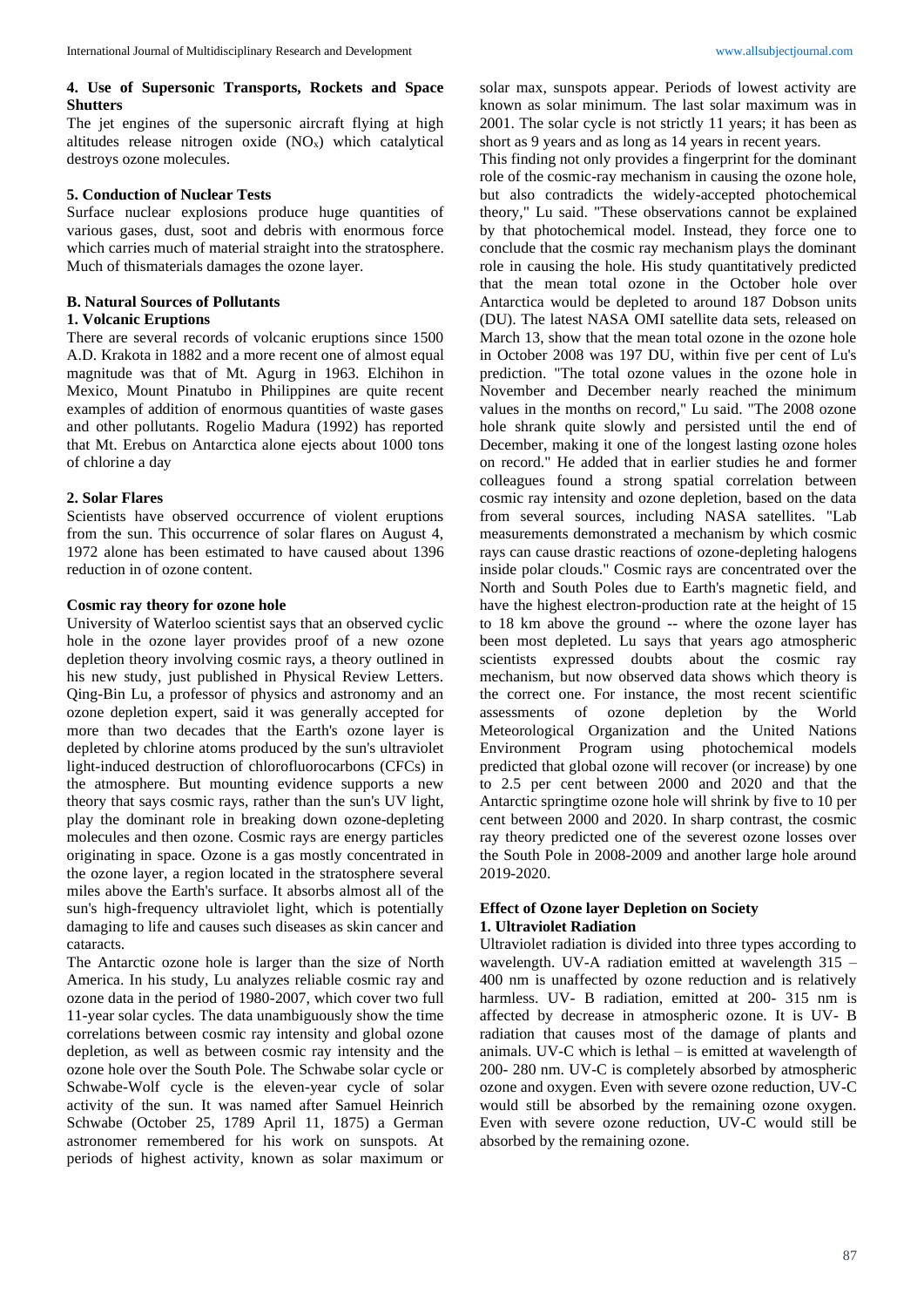



# **2. Immune System and vaccination**

Ultraviolet radiation suppresses allergic reactions of the skin and profoundly affects the immune system – particularly in skin cells where it is often the body's first line of defence against infection. A vaccine injected into the skin triggers an immune response as the injected antigen stimulates the production of lymphocytes in the skin. In UV- treated skin however the activity of this antibody – producing cells is suppressed and there is an increase in numbers of another type of cell, which normally prevents the body from rejecting essential substance such as its own proteins. When skin has been over – exposed to ultraviolet radiation, these T- cells prevent the body from recognizing the vaccine being injected as foreign tissue; consequently the body fails to produce the antigens required for defence.

At the very fast, these include all disease that have a stage involving the skin: measles and other viral diseases that cause a rash to develop such as chicken pox and herpes, parasitic diseases introduced through the skin such as malaria and leishmaniasis: bacterial disease such as tuberculosis and leprosy and fungal infectious such as candidiasis. Vaccination programmes designed to deal with insect – borne diseases could be compromised if vaccines were given to people who had been exposed to high amount of UV- B.

### **3. Skin Cancer**

The combination of increased exposure to UV- B radiation, and the capacity of UV- B to suppress the skin's immune defences, will mean much higher rates of skin cancer. A convincing and clear – cut relationship has been established between UV- B radiation and potentially non – melanoma skin cancer. In addition, because UV-B suppresses the skin's immune response, the body's immune system is less likely to reject a growing tumor.

It has been calculated that 5% decrease in ozone would mean a 14% increase in basal cell carcinoma – the most common type of non – melanoma skin cancer- and a 25% increase in squamous cell carcinoma – the common type of non – melanoma skin cancer that is most frequently fatal. In U.S.A. a 5% decrease in ozone could mean an additional

56,000 people developing squamous cell carcinomas each year. For cutaneous malignant melanoma (another type of skin cancer) the U.S. Environmental Protection Agency concluded that every 1% decrease in stratospheric ozone could mean an extra 2% of the world's population developing this type of cancer dying as a result.

### **4. Increasing Eye Damage**

UV- B radiation can damage the cornea, the lens and – to a lesser extent – the retina. The eye first responds to damaging UV- B radiation by developing photokeratitis in which the fronts of the eye, eyelids and the skin surrounding the eyes redden. In 1985, the World Health Organization estimated that cataracts were responsible for 17 million cases of blindness: more than half the global total. A 1% reduction of the ozone layer in 1985, there would have been an extra 100,000- 150,000 cases of cataract- induced blindness.

Intraocular melanoma: A cancer affecting the eyes. People living in lower latitudes are about three times more likely to develop this type of tumour, with blue – eyed individuals at greatest risk.

### **1. Impact on the Oceans**

Ozone layer Depletion seems likely to distrupt ocean life and seriously affect the marine food web. Phytoplanktons are the variety of plankton. Each year, they produce more than one -half of the Earth's biomass. Their annual biomass production has been calculated as  $6 \times 10^{14}$  kg a mass equivalent to that of a coal train longer than the distance from the earth to Moon and back. Slightly increased does of UV- B radiation reduce the amount of food phytoplankton.

Zooplankton, which feed off phytoplankton and form the second stage of the marine food web, are also affected by increased UV-B radiation, it would take less than 5- days in summer for half the zooplankton in the top meter of these waters to die from the increased radiation. UV-B also damage juvenile fish, shrimp and crab larva and other small animals in the oceans. A 16% reduction in ozone would kill 50%, 82% and 100% of andhovy larva aged 2,4 and 12 days, respectively.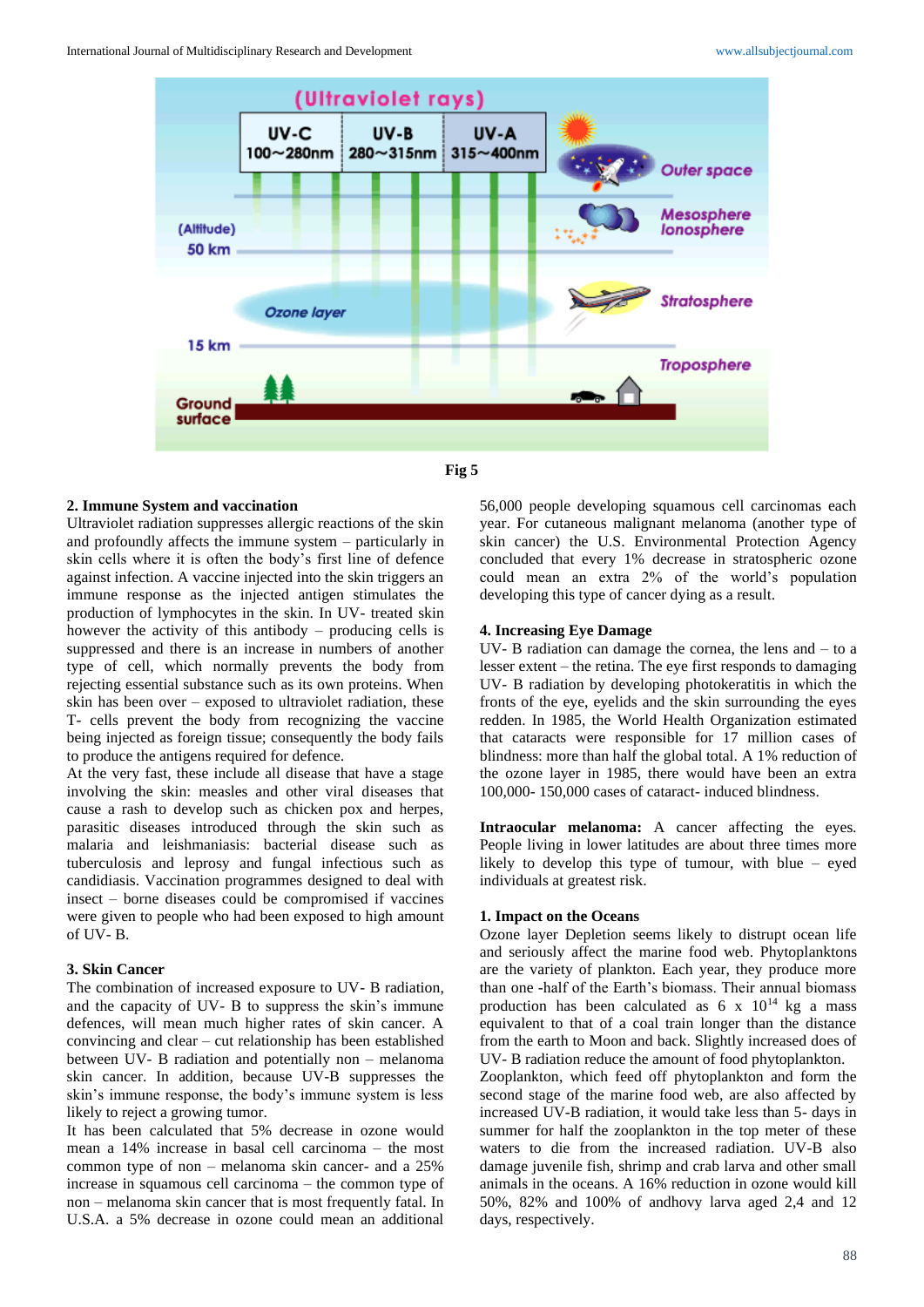

## **Fig 6**

# **2. Impact on Land Plants**

Tiny organism such as cynobacteria, play essential role in providing nitrogenous material for ecosystem by fixing atmospheric nitrogen dissolved in water- something that higher plants cannot do. Significant reductions in yield- of up to 25% for a 25% ozone depletion- have been found in several soybean cultivars. In a trial of 10 crop species, half the species showed yield reductions of between 5% and 90%. Wheat yields dropped by 5%, potato yields by 21% and squash by 90%. Rice, peanut and corn were not affected.

#### **3. Increased Air Pollution**

Ozone is a toxic gas, and its presence in the lower atmosphere contributes to air pollution. If stratospheric ozone diminishes, the extra UV- B reaching the troposphere will cause increased chemical reactivity and therefore greater pollution – in both urban and rural areas where nitrogen oxide levels are high enough to contribute to ozone production. UV-B stimulates the formation of very reactive radical- molecules that react rapidly with other chemicals, forming new substances. The hydroxyl radical (OX- ), for example, initiates the reactions that produce virtually every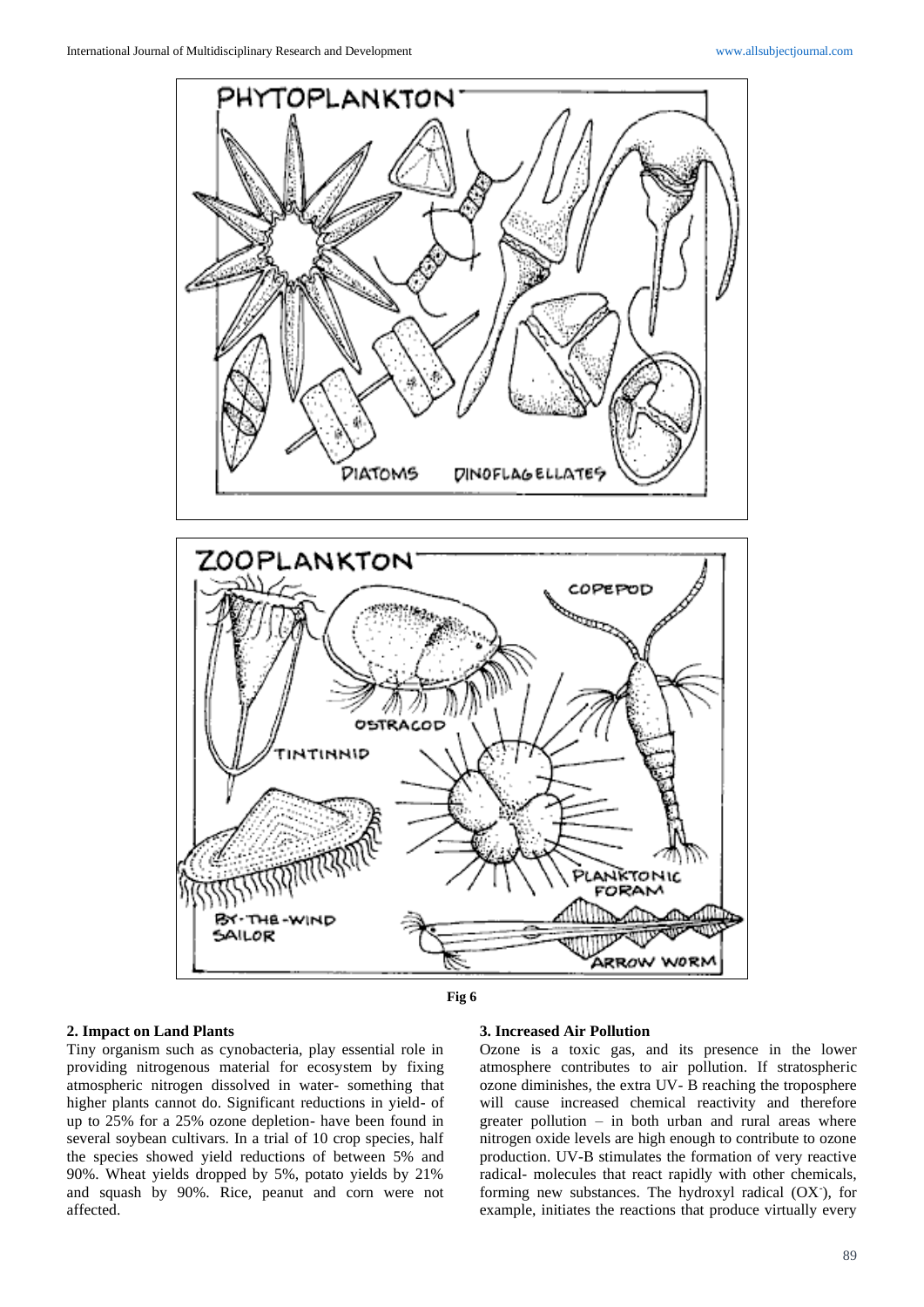trace gas found near the Earth's surface.

In urban areas, a 10% depletion of the ozone layer is likely to results in 10- 25 % increase in tropospheric ozone. In rural areas in the mid – latitudes, a 20% reduction in stratospheric ozone is likely to cause a 10% increase in troposphere ozone. More UV-B radiation seems likely to cause global increases in atmosphere hydrogen peroxide. This is the principal chemical that oxidizes sulphur dioxide to form sulphuric acid in cloud water, making it an important part of acid rain formation.

The rate and number of chemical reactions caused by increased UV-B radiation could generate higher increased UV-B radiation could generate higher concentrations of solid particles in the atmosphere(aerosols).As these particles reach the lower stratosphere, they could provide a surface for the kind of large-scale destruction of ozone presently observed only above Antarctica and the Arctic.

## **4. Damage to materials**

Plastics used outdoors will have much shorter lifetimes with even marginal increases in short-wavelength ultraviolet radiation. Polyvinyl chloride (PVC) sidings, window and door frames, pipes, gutters and trimes used in buildings are likely to degrade faster along with cable coverings, polycarbonate and acrylic glazing and coatings and unsaturated reinforced polyester outdoor panels, water tanks and pipes.

Polyurethane and polypropylene car bumpers and coatings with not last as long; nor will the high-performance composites used in aircraft construction. Nylon, polyethylene and polypropylene fishing nets, ropes and sacks used at sea will deteriorate faster as will vessel hulls made of unsaturated reinforced polyester. Faster degradation will also affect the much film and plastic used in greenhouses. In addition ,outdoor plastics such as stadium seats, tyers and hoses, polymer-based coatings.

### **Importance of Ozone Shield-**

- The evolution of terrestrial life was inhibited.
- DNA efficiency absorbs UV light, which seriously disrupts DNA replication, causing reproductive failure and death.
- Relatively small increase in UV radiation can cause mutation during the replication process that may result in the production of cancerous cells.
- A major concern is the potential damage caused by UV light to plant, which could reduce primary productivity, therefore affect whole system.

### **Ozone Layer Recovery**

The ozone depletion caused by human-produced chlorine and bromine compounds is expected to gradually disappear by about the middle of the 21st century as these compounds are slowly removed from the stratosphere by natural processes. This environmental achievement is due to the landmark international agreement to control the production and use of ozone-depleting substances. Full compliance would be required to achieve this expected recovery. Without the Montreal Protocol and its Amendments, continuing use of chlorofluorocarbons (CFCs) and other ozone-depleting substances would have increased the stratospheric abundances of chlorine and bromine tenfold by

the mid-2050s compared with the 1980 amounts [9]. Such high chlorine and bromine abundances would have caused very large ozone losses, which would have been far larger than the depletion observed at present. In contrast, under the current international agreements that are now reducing the human-caused emissions of ozone-depleting gases, the net troposphere concentrations of chlorine- and brominecontaining compounds started to decrease in 1995. Because 3 to 6 years are required for the mixing from the troposphere to the stratosphere, the stratospheric abundances of chlorine are starting to reach a constant level and will slowly decline thereafter. With full compliance, the international agreements will eventually eliminate most of the emissions of the major ozone-depleting gases. All other things being constant, the ozone layer would be expected to return to a normal state during the middle of the next century. This slow recovery, as compared with the relatively rapid onset of the ozone depletion due to CFC and bromine-containing halons emissions, is related primarily to the time required for natural processes to eliminate the CFCs and halons from the atmosphere. Most of the CFCs and halons have atmospheric residence times of about 50 to several hundred years.

## **Ozone-Friendly Technology 1. Refrigeration and Air conditioning**

CFSs used as cooling fluids in freezers, refrigerators, air conditioners and heat pumps make up 25 per cent of global CFC consumption. While developing countries are expected to make 30 per cent more domestic refrigerators each year. Although emissions reductions of about 45 per cent by 1994 and 50-60 per cent by 1997-98 appear feasible, completely replacing the CFCs in refrigerators with ozone-friendly substitutes is expected to take 15-20 years. Alternative refrigerants that use HCFCs hydrofluorocarbons (HCFCs) or blends of these chemicals are available now but existing equipment will have to be upgraded and replaced slowly. Some industrial refrigeration systems can switch over to alternative cooling fluids, but in most cases CFCs will be reduced by conserving and recycling existing stocks. Mobile air-conditioning units currently use CFC 12 exclusively, and it is estimated that 28 per cent of global CFC 12 production is used this way. The most viable candidate to replace CFC 12 is HFC 134a which, while not depleting ozone.

## **2. Foam Production**

Foam production accounts for a further 25-30 per cent of global CFC consumption. Current technology, many foam manufacturers have few other options without HCFCc .Non-CFC substitutes already compete in all sectors of the foam market, with the possible exception of applications insulation, and without CFCs or HCFCs foam products could not challenge these alternatives.

### **3. Solvents**

CFC 113, which is used as a solvent for cleaning electronic circuit boards, precision instruments, metals and clothing, represents about 16 per cent of global CFC use, of which the electronics industry accounts for about 80%. Phasing out CFC 113 depends only partly on HCFCs because many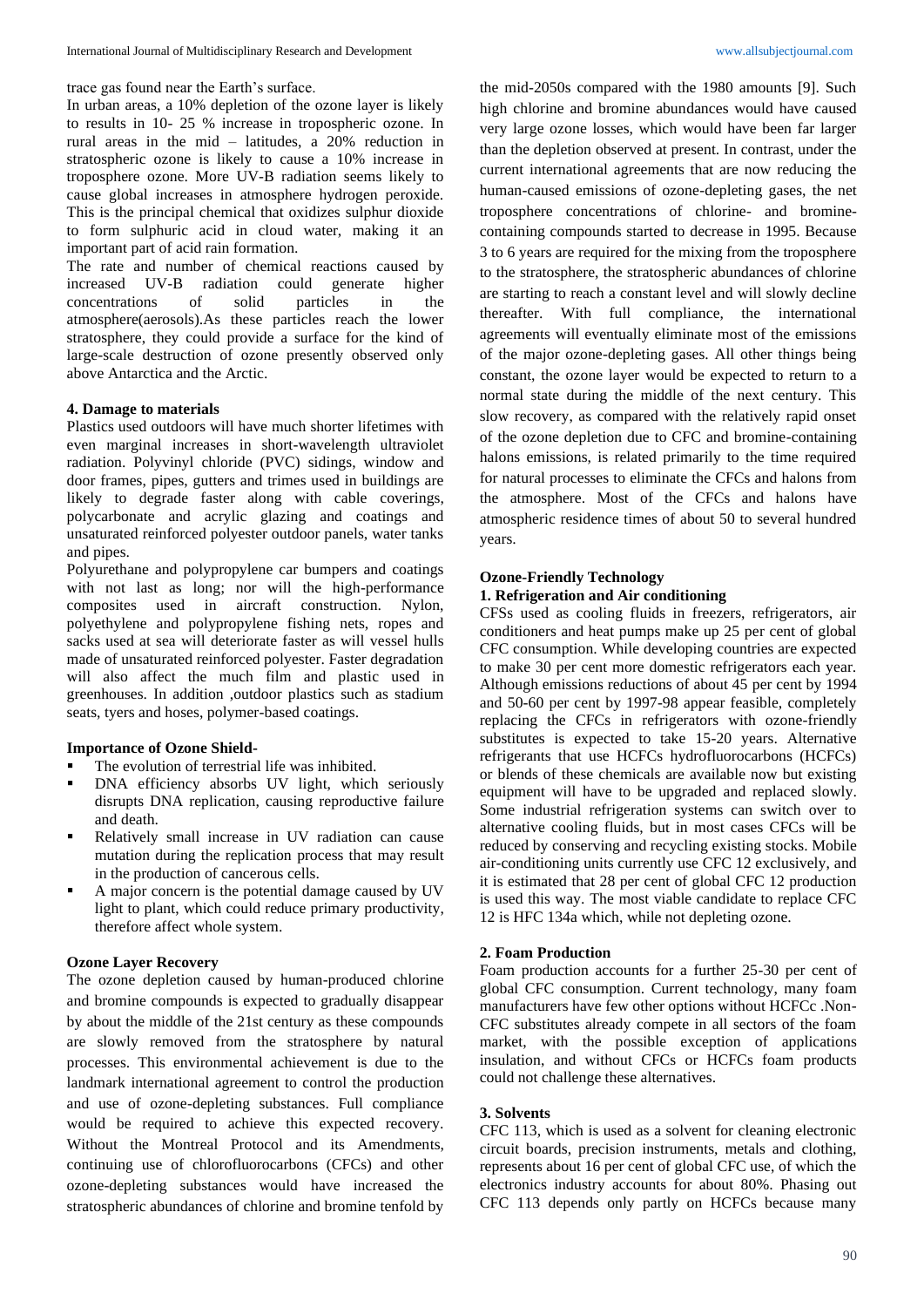other options are available including product and process substitutes water cleaning hydrocarbon and solvent free cleaning processes.

### **4. Aerosol, Sterilisation and Other Uses**

In 1986,CFC used in aerosol accounted for 27 percent of global CFC use.The most common substitutes are the highly flammable hydrocarbons propane , butane and pentane .Non-Flammable HCFC 22 are also possibilities but they are still very expensive .CFC's were used in medical production in 1986 – including 3000-4000 tonnes in inhalant drugs such as asthma medication .Approximately 20000-250000 tonnes of CFC12 in sterilants could be substantially curtailed by substituting existing alternatives such as steam sterilisation and formaldehyde Liquid nitrogen , along with several commercially viable techniques is an available alternative to using CFC12 for freezing delicate foods . There are already substitutes available for 90-95 percent of the use of methyl chloroforms and for most use of carbon tetrachloride.

## **5. Fire Fighting**

Halocarbons while damaging ozone at 10 times the rate of rate of CFCs, are exceptionally effective for fire fighting because they do not conduct electricity, dissipate quickly, leave residue and do not harm human . Halon 1301, with its capacity to flood an enclosed area and extinguish a fire without harming people or property ,poses a particular dilemma.

# **6. Banning CFC's and other Ozone Depleting Chemicals: A Global Success Story**

In the 1970 fear caused by early projection of ozone depletion moved several nations, including the United States, Sweden, Finland, Norway and Canada, to cut back on CFC emissions. In 1978, for example, the United States banned CFC use in spray cans. In 1987, the United Nations sponsored negotiations aimed at reducing global CFC

production. In September of that year, 24 nations signed a treaty called the Montreal Protocol, which would cut production of 5 CFCs in hall by 1990 and freeze production of halons at 1986 levels.

This agreement paved the way for a gradual decline in CFC production in the industrial nations, but critics argued that it had too many loopholes. Like so many other population control strategies, it would only slow the rate of destruction, not stop it. In March of 1988, DuPont, a major producer of CFCs called for a total worldwide ban on CFC productionwhen only two weeks earlier it had said that it would not support a ban. In London, where in June 1990 they reached a new agreement. This treaty was signed by 93 nations and called for complete elimination of CCFs and halons by year 2000, if substitutes were available by then. The signatories also agreed to phase out other ozone depletion chemicals.

In 1992, a team of 40 scientists announced record – high concentrations of chlorine monoxide in air above New England and Canada. If chlorine levels contribute to climb, chances are good that the Arctic ozone hole will begin to appear with great regularity, exposing Canada and the parts of United States, Europe and Asia to dangerous level of UV radiation. In 1992, the nation of the world met in Copenbagen to sign another agreement calling for acceleration of the phase out of CFCs, CCl<sub>4</sub> and another ozone depleting chemicals within 4-9 years. Although progress has been impressive, police are finding that CFCs are being illegally imported into the United States in massive quantities.

**Key Concepts:** As scientific evidence on ozone depletion accumulated, the nations of the world tightened restriction on production of ozone depleting chemicals. Three international treaties have already been signed to eliminate the production of ozone- depleting compounds, and progress towards meeting these goals has been very impressive.

| <b>Table 1:</b> Estimated End of Use Dates Worldwide for Controlled CFCs |  |
|--------------------------------------------------------------------------|--|
|--------------------------------------------------------------------------|--|

|                      | <b>Sector</b>           | Date      |
|----------------------|-------------------------|-----------|
| Refrigerstion        |                         | 1989-2015 |
|                      | Domestic                | 1995-1999 |
|                      | Commercial/Retail       | 1989-1999 |
|                      | Cold storage            | 1989-2005 |
|                      | Comfort air condition   | 1991-2015 |
|                      | Industrial              | 1989-2010 |
|                      | Heat pump               | 1989-2005 |
|                      | Mobile air conditioning | 1994-2010 |
| Flexible foams       |                         | 1989-1993 |
| Rigid foams solvents |                         | 1989-1995 |
|                      | Electronic              | 1995-1997 |
|                      | Metal cleaning          | 1993-1996 |
|                      | Dry cleanin             | 1993-1995 |
| Miscellaneous        | Aerosols (non-medicals) | 1990-1995 |
|                      | Aerosols (medicals)     | 1995-2000 |
|                      | Sterilisation           | 1990-1995 |

## **7. Recycling and Destroying CFCs and Halons**

Government intervention will probably be necessary- in developing and developed nations alike – if existing CFCs and holons are to be recovered and recycled. Economic or regulatory incentives are inadeqqate, the market has not yet accepted recycled products purity and standards specifications still demand the use of new CFCs and halons,

and government regulations restrict the collection and transportation of used CFCs. Recovering and recycling refrigerants, such as CFCs 12 is difficult. Recovery equipment is little advertised and expensive, and minimum quantities quaoted by CFC producers represent perhaps a whole year's use refrigerant for a single dealer.

To develop a suitable national and international recycling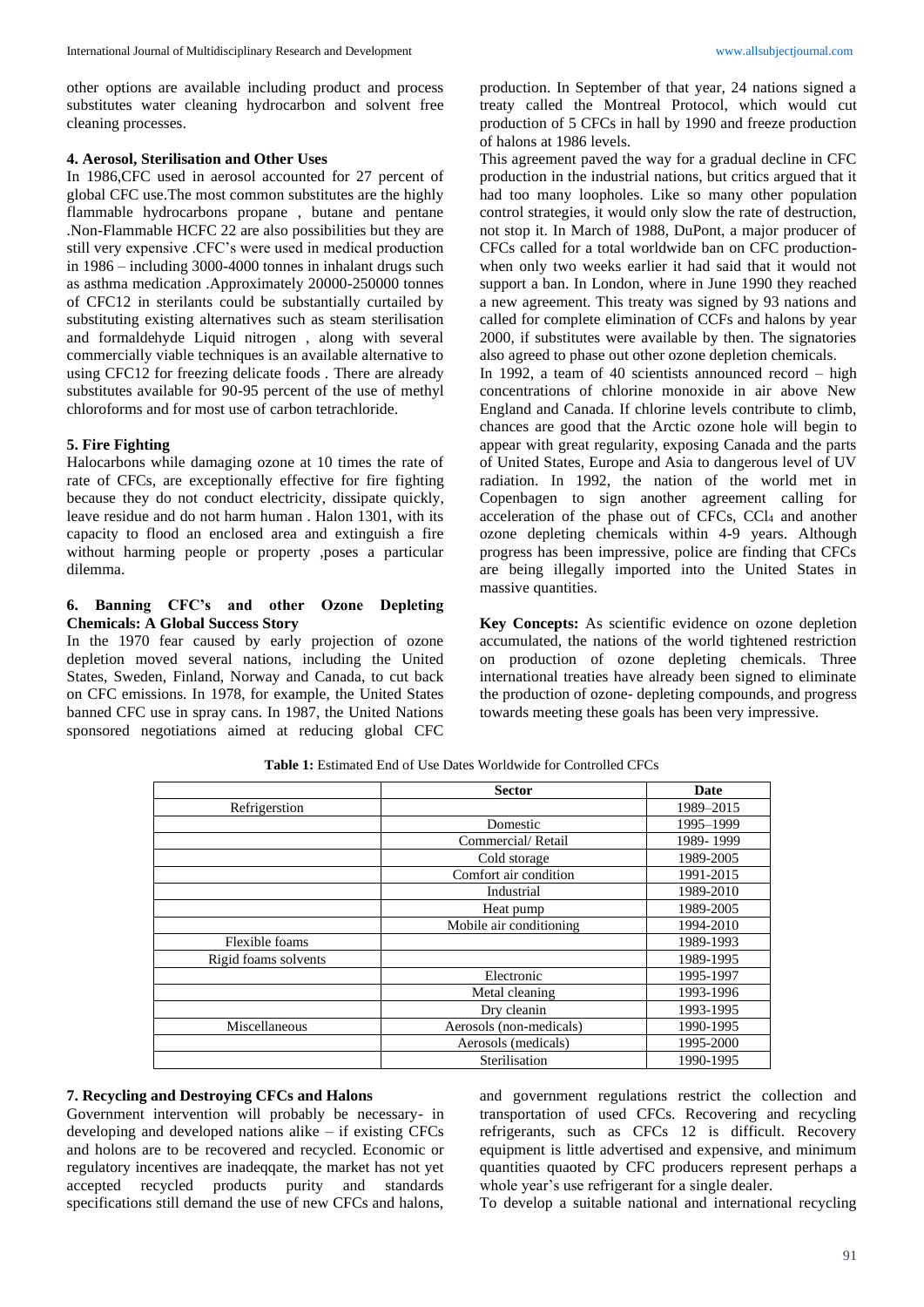service will almost certainly require economic incentives or legislative action. In the meantime, conserving refrigerant by avoiding unnecessary leaks when manufacturing, repairing and testing equipment is essential – and has the added incentive of saving money. There is also a strong need for systematic observation of all chlorine and bromine containing chemicals that can contribute to the chlorine and bromine loading of the atmosphere and hence to ozone depletion and global warming.

## **8. Financial Benefits of Finding Substitutes**

The financial benefits of reducing CFCs and halons use undoubtedly outweight the coasts of these reductions. Clearly there will also be significant health, agriculture and environmental advantages, but it is difficult – if not impossible – to put a price on the number of cases of cancer avoided, or the ecosystems left untouched by damaging UV-B radiation. The first 50% reduction in global CFCs use will require modest new capital investment. Estimates for remaining reductions vary widely and depend on future availability of CFC substitutes, their price, safety and energy efficiency, and the costs of re- engineering equipment and products. Substitution will lead to some savings. The hydrocarbons replacing CFCs in aerosols are cheaper to produce. Many CFC solvents in electronics can be eliminated simply through better, less wasteful housekeeping procedures. Some blends of refrigerant substitutes make refrigeration system more energy efficient, which would benefit ant country planning increased refrigerator use, especially if this use had to be supported by expanding the electrical power supply infrastructure. The Economic Assessment Panel established under the Montreal Protocol has warned that a rapid phase out of some CFCs over a period of much less than 10 years.

## **International Efforts to Protect Ozone Layer**

The first international action to focus attention on the dangers of ozone depletion in the stratosphere and its dangerous consequences in the long run on life on earth was focused in 1977. In 1985 in an article published in the prestigious science journal, "Nature" by Dr. Farman pointed out "the Antarctica Ozone hole". His findings were confirmed by Satellite observations and offered the first proof of severe ozone depletion and stirred the scientific community to take urgent remedial actions in an international convention held in Vienna on March 22, 1985. This resulted in an international agreement in 1987 on specific measures to be taken in the form of an international treaty known as the Montreal Protocol.

## **Montreal Protocol**

In 1985 the Vienna Convention established mechanisms for international co-operation in research into the ozone layer and the effects of ozone depleting chemicals (ODCs). 1985 also marked the first discovery of the Antarctic ozone hole. On the basis of the Vienna Convention, the Montreal Protocol on Substances that Deplete the Ozone Layer was negotiated and signed by 24 countries and by the European Economic Community in September 1987. The Protocol called for the Parties to phase down the use of CFCs, halons and other man-made ODCs. The Montreal Protocol represented a landmark in the international environmentalist movement. For the first time whole countries were legally bound to reducing and eventually phasing out altogether the

use of CFCs and other ODCs. Failure to comply was accompanied by stiff penalties. The original Protocol aimed to decrease the use of chemical compounds destructive to ozone in the stratosphere by 50% by the year 1999. The Protocol was supplemented by agreements made in London in 1990 and in Copenhagen in 1992, where the same countries promised to stop using CFCs and most of the other chemical compounds destructive to ozone by the end of 1995. Fortunately, it has been fairly easy to develop and introduce compounds and methods to replace CFC compounds. In order to deal with the special difficulties experienced by developing countries it was agreed that they would be given an extended period of grace, so long as their use of CFCs did not grow significantly. China and India, for example, are strongly increasing the use of air conditioning and cooling devices. Using CFC compounds in these devices would be cheaper than using replacement compounds harmless to ozone. An international fund was therefore established to help these countries introduce new and more environmentally friendly technologies and chemicals. The depletion of the ozone layer is a worldwide problem which does not respect the frontiers between different countries. It can only be affected through determined international co-operation.

**Australian Chlorofluorocarbon Management Strategy** It provides a framework for the responsible management and use of CFCs in Australia. The strategy recognizes some continuing need for these chemicals in pharmaceutical and laboratory uses, but commits to their gradual phasing out.

**Environmental Protection (Ozone Protection) Policy 2000** This WA policy aims to minimize the discharge of ozone-depleting substances into the environment, and has been extended to cover use of alternative refrigerants (where relevant). This has been done to prevent current stocks of ozone-depleting substances from being released to the atmosphere by trade's people that are not accredited, or with inadequate training and/or equipment working on systems that contain these substances.

## **United Nations Environment Programme**

UNEP has published several assessments of the environmental effects of ozone depletion (United Nations Environment Programme, 1998; World Meteorological Organization, 2002).

## **Ozone Protection and Synthetic Greenhouse Gas Management Act 1989 (and associated regulations and amendments)**

Ozone protection and synthetic greenhouse gas management act, 1989 was implemented by the Commonwealth Government to meet its commitments under the Montreal Protocol.

## **Ultraviolet index forecast**

The Bureau of Meteorology has developed a model to predict the amount of ultraviolet exposure and the times of day at which it will occur for 45 WA locations. It is designed to help people minimize their exposure to dangerous levels of ultraviolet radiation.

## **References**

1. Alternative Fluorocarbons Environmental Acceptability